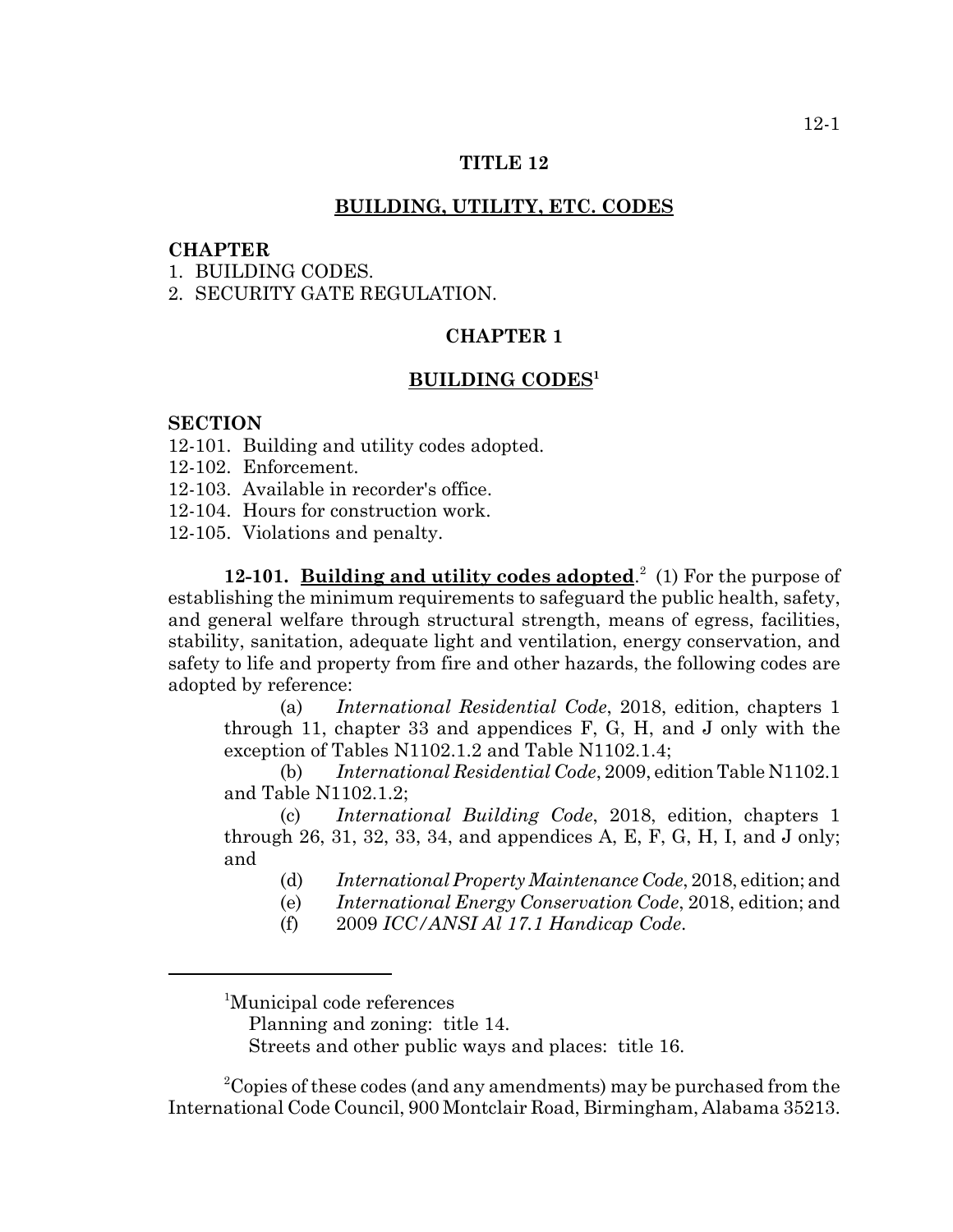(2) Pursuant to *Tennessee Code Annotated*, § 6-54-202(b), the city elects to adopt  $\S 6-54-202(b)$  with the exception of section R313 (automatic fire sprinkler systems) of the *International Residential Code*.

(3) Whenever in the building codes reference is made to the duties of a certain official named therein, that designated official of the City of Oak Hill who has duties corresponding to those of the named official in said code shall be deemed to be the responsible official insofar as enforcing the provisions of the *International Building Code* are concerned. (2011 Code, § 12-101, as amended by Ord. #12-10, Sept. 2012, modified, and replaced by Ord. #O-19-11-01-10, Nov. 2019 *Ch1\_11-10-20*)

12-102. Enforcement.<sup>1</sup> Such codes shall be interpreted and enforced in cooperation with the Department of Codes Administration of the Metropolitan Government of Davidson County, Tennessee with regard to all plumbing, mechanical, and electrical permits, inspections and restrictions, and with the office of the State Fire Marshal of Tennessee. (2011 Code, § 12-102)

**12-103. Available in recorder's office**. Pursuant to the requirements of the *Tennessee Code Annotated*, § 6-54-502, one (1) copy of the building and residential codes have been placed on file in the recorder's office and shall be kept there for the use and inspection of the public. (2011 Code, § 12-103)

**12-104. Hours for construction work**. (1) All construction work, including site preparation, demolition, excavation, grading, assembly, erection, paving, exterior repair, and the use of heavy equipment shall be conducted within the hours of 7:00 A.M. and 6:00 P.M. Monday through Friday, and 9:00 A.M. and 6:00 P.M. on Saturdays. No construction work shall be conducted on Sundays or the following holidays: January 1, Memorial Day, July 4th, Labor Day, Thanksgiving, day after Thanksgiving, Christmas Eve, and Christmas Day. This provision shall not apply to minor interior or exterior repairs or alterations performed by the homeowner or occupant, provided the work is done without creating any noise disturbance to other properties.

(2) Any and all of the following persons or entities may be held responsible and cited for violation of this section, taking into consideration the circumstances involved in the violation:

(a) Any person(s) performing construction work in violation of the section;

(b) Any contractor, subcontractor, or other entity employing any person(s) performing construction work in violation of this section; and

<sup>&</sup>lt;sup>1</sup>The fee schedule for inspections and permits (and amendments thereto) is available in the office of the city recorder.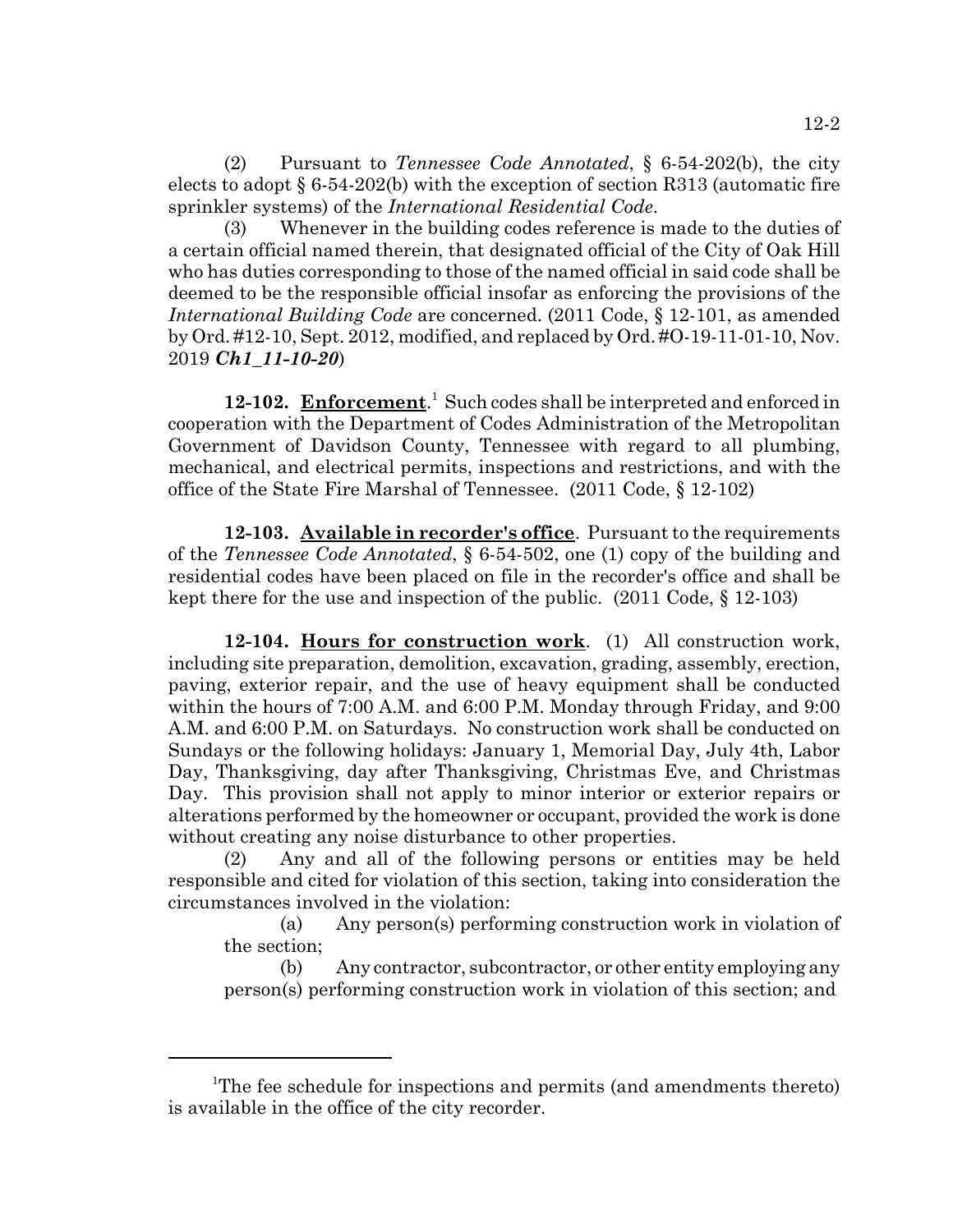(c) The owner or resident of the property on which construction work is conducted in violation of this section.

All persons or entities determined to have violated this section may be cited and separate penalties may be issued for each person or entity. Each day a violation occurs shall constitute a separate violation subject to the penalties set forth below.

(3) Any person or entity violating the provisions of this section shall be subject to a penalty of fifty dollars (\$50.00) for a first offense and if such penalty is paid within ten (10) days, the person or entity violating the ordinance shall not be required to attend court and pay court costs. All subsequent offenses of this section by the same person or entity within a twelve (12) month period shall be subject to a fifty dollar (\$50.00) fine and shall require a mandatory court appearance. In addition to the above penalties, the building official may issue a stop-work order for any offense, and shall issue a stop-work order for all third and subsequent offenses occurring at the same property.

(4) The building official is not required to wait until a violation of this section has been adjudicated prior to issuing a stop-work order, but may issue such after the issuance of the initial citation to a person or entity. Nothing herein shall be construed to limit the city from seeking other remedies or injunctive relief to obtain compliance with this section.  $(2011 \text{ Code}, \{8\} 12-104)$ , as amended by Ord. #14-2, June 2014, modified)

**12-105. Violations and penalty**. It shall be unlawful for any person to violate or fail to comply with any provision of the building codes as herein adopted by reference and modified. (2011 Code, § 12-105)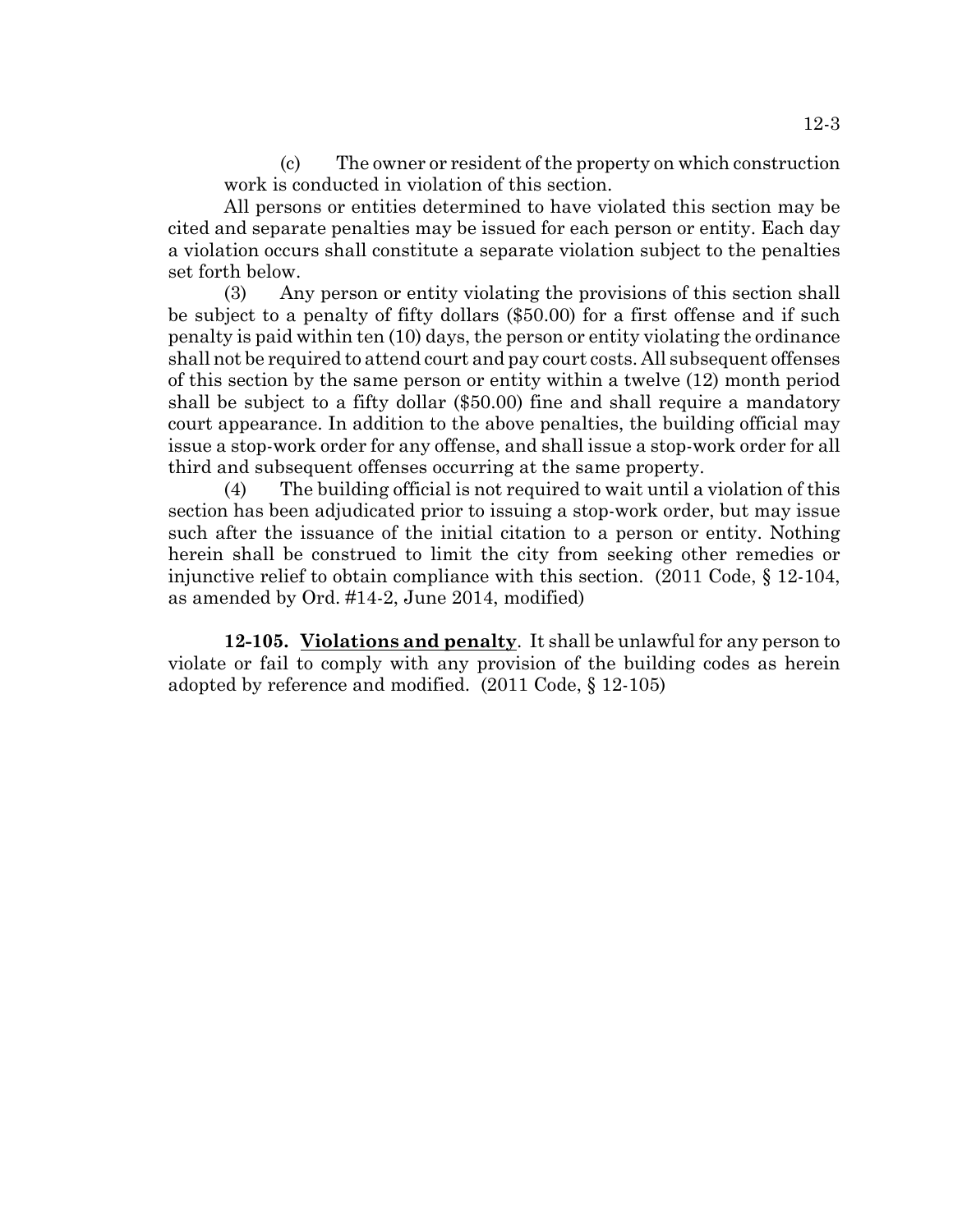## **CHAPTER 2**

# **SECURITY GATE REGULATION**

### **SECTION**

12-201. Definitions.

12-202. Issuance of permit and inspections.

12-203. Policies and equipment required as security gates or barriers.

12-204. Maintenance and upkeep of security gates or barriers.

12-205. Liability.

**12-201. Definitions**. As used in this chapter, unless the context otherwise requires:

(1) "Driveway" means a vehicular ingress/egress of less than twenty-four feet (24') in width and serving no more than one (1) single family dwelling.

(2) "Gated community" means a multi-family residential property, development or compound that has a security gate or barrier to block the entrance to the community from a public street to a private street, parking lot, or driveway of the community.

(3) "Planning commission" means a governing body identified in § 14-204 herein below.

(4) "Private street" means a vehicular access roadway greater than or equal to twenty-four feet (24') in width.

(5) "Radio operated controller" means a device used to operate a security gate or barrier that is equipped with a radio receiver capable of receiving signals from a police department, sheriff's department (if the gated community is in the county), fire department, utility and emergency medical services, radio transceivers that allow emergency responders and other necessary on-duty employees to open the security gate or barrier or blocking device by use of the equipment.

(6) "Security gate or barrier" means a gate or barrier, electrically operated that controls the passage of authorized vehicles and persons from a public street to the private street of the gated community, driveways or parking lots of the gated community. (2011 Code, § 12-201)

**12-202. Issuance of permit and inspections**. Prior to the installation or replacement of a security gate or barrier at a gated community, the developer or owner shall obtain a security gate or barrier permit from the City of Oak Hill. A permit shall only be issued for a security gate or barrier meeting the requirements of this chapter. Prior to any changes, alteration, or blocking of private streets, plans detailing the change accompanied by drawings, shall be submitted to the authority having jurisdiction over the gated community for approval. The city building official shall inspect all such installations. The